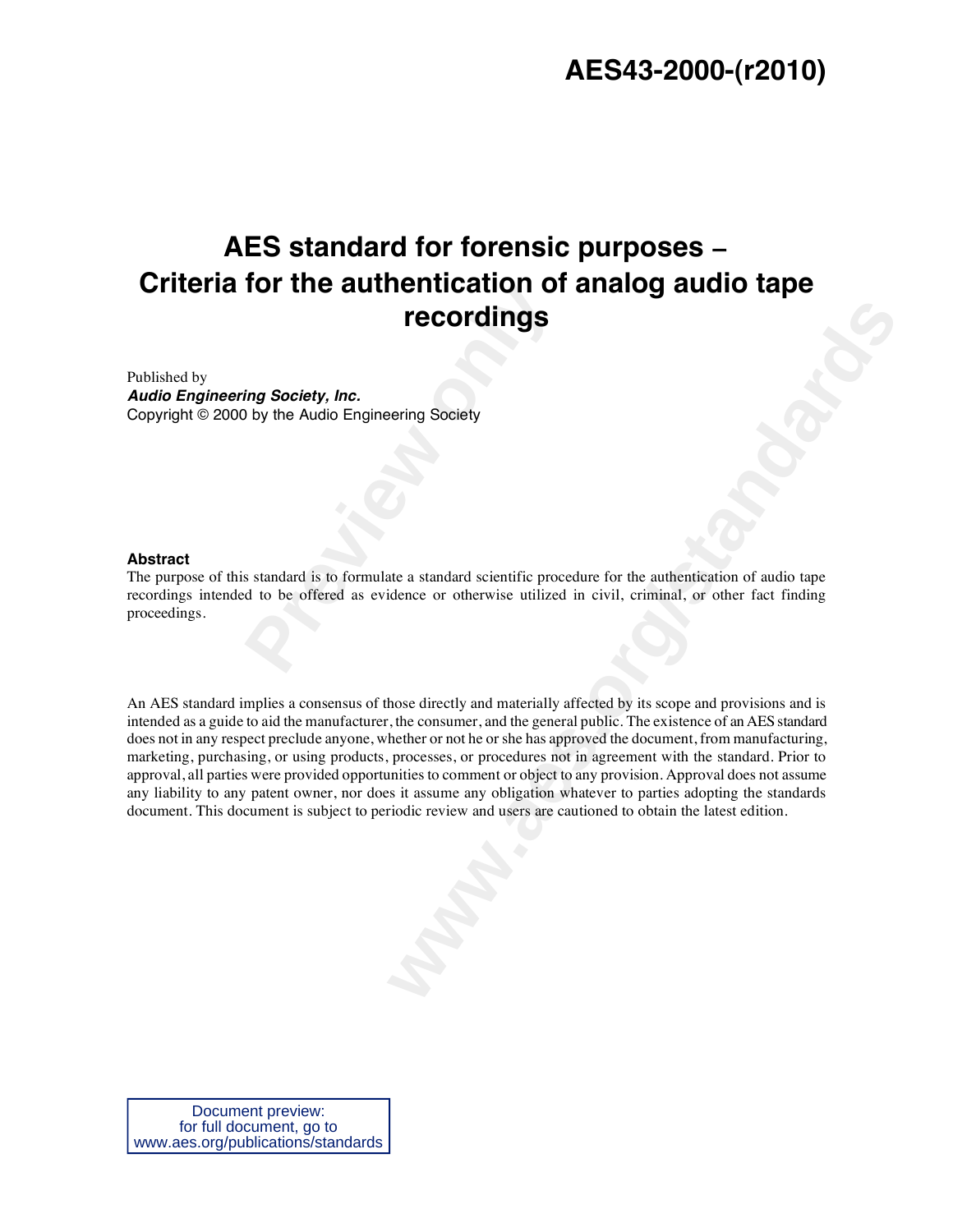### $-2-$

## **Contents**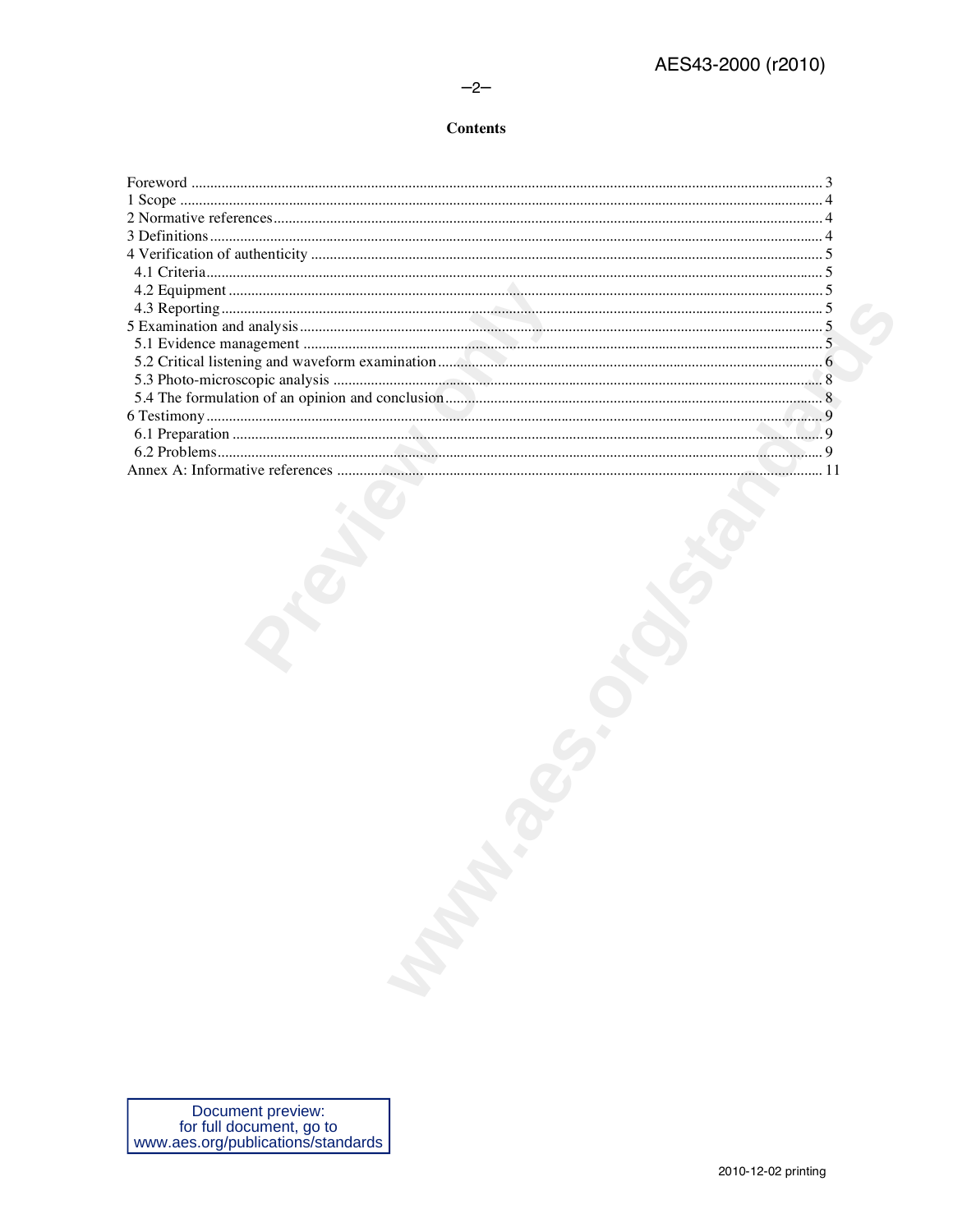–3–

## **Foreword**

[This foreword is not a part of this *standard for forensic purposes — criteria for the authentication of analog audio tape recordings,* AES43-2000.]

This document was developed by a writing group, headed by A. Pellicano, of the SC-03-12 Working Group on Forensic Audio of the SC-03 Subcommittee on the Preservation and Restoration of Audio Recordings. The writing group was formed to execute project AES-X48.

It results from an international consensus and is not intended to reflect the practice of any single nation. As an AES standard, it is an international professional society's statement of technical good practice, but its use is entirely voluntary and it does not have the status of a governmental regulation. Nevertheless, any claim to voluntary compliance with the standard implies acceptance of its mandatory clauses.

remational consensus and is not intended to reflect the<br>remational professional society's statement of tech<br>does not have the status of a governmental regulatie<br>e standard implies acceptance of its mandatory clau<br>was organ al society's statement of cechnical good practice, but its use is entirely<br>statement of cechnical good practice, but its use is entirely<br>phane of its mandatory clauses.<br>CCWG-12 at the request of a community of engineers fr In 1991, SC-03-12 was organized as AESSC WG-12 at the request of a community of engineers from the AES, the Acoustical Society of America, various law enforcement agencies, and groups concerned with testimony. The group concerns itself with the handling, authentication, and enhancement of audio recorded materials basing itself on methodologies such as developed from those described in Bolt, Cooper, Flanagan, McKnight, Stockham, and Weiss, *Report on a Technical Investigation Conducted for the U.S. District Court for the District of Columbia by the Advisory Panel on the White House Tapes. May 31, 1974*.

This document results from one of the projects set out at the early meetings of the working group.

Tom Owen, Chair of SC-03-12 Michael McDermott, Vice-Chair of SC-03-12

1999-09-03

Document preview: for full document, go to www.aes.org/publications/standards